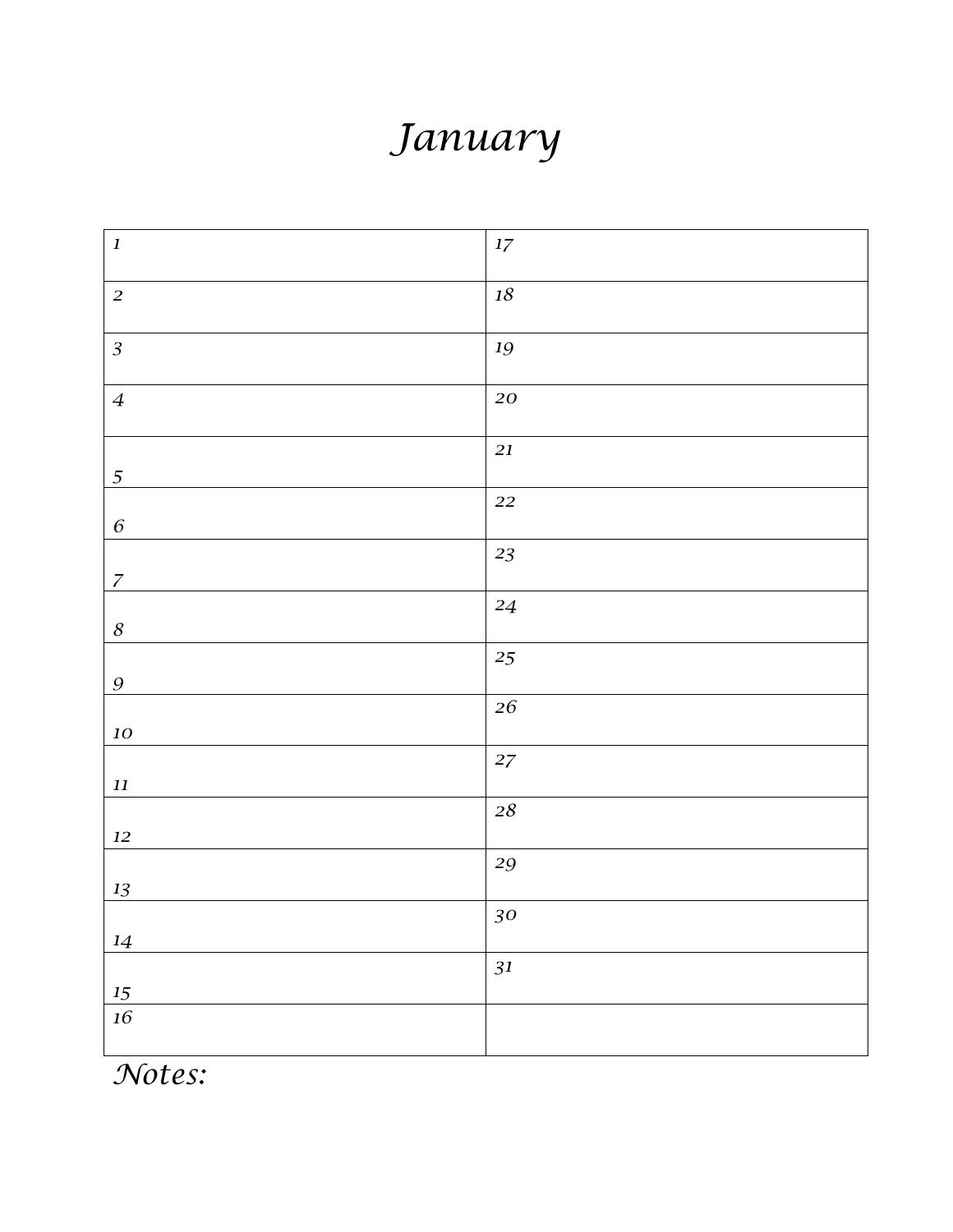# *February*

| $\boldsymbol{1}$           | $17\,$      |
|----------------------------|-------------|
| $\overline{c}$             | $18\,$      |
| $\mathfrak{Z}$             | 19          |
| $\boldsymbol{4}$           | 20          |
| $\overline{5}$             | 21          |
| $\boldsymbol{6}$           | 22          |
| $\overline{z}$             | $2\sqrt{3}$ |
| $\boldsymbol{\mathcal{S}}$ | $\sqrt{24}$ |
| $\boldsymbol{9}$           | 25          |
| $10\,$                     | ${\bf 26}$  |
| $\it 11$                   | $27\,$      |
| $12\,$                     | $28\,$      |
| $13\,$                     | 29          |
| $14\,$                     |             |
| $15\,$                     |             |
| $16\,$                     |             |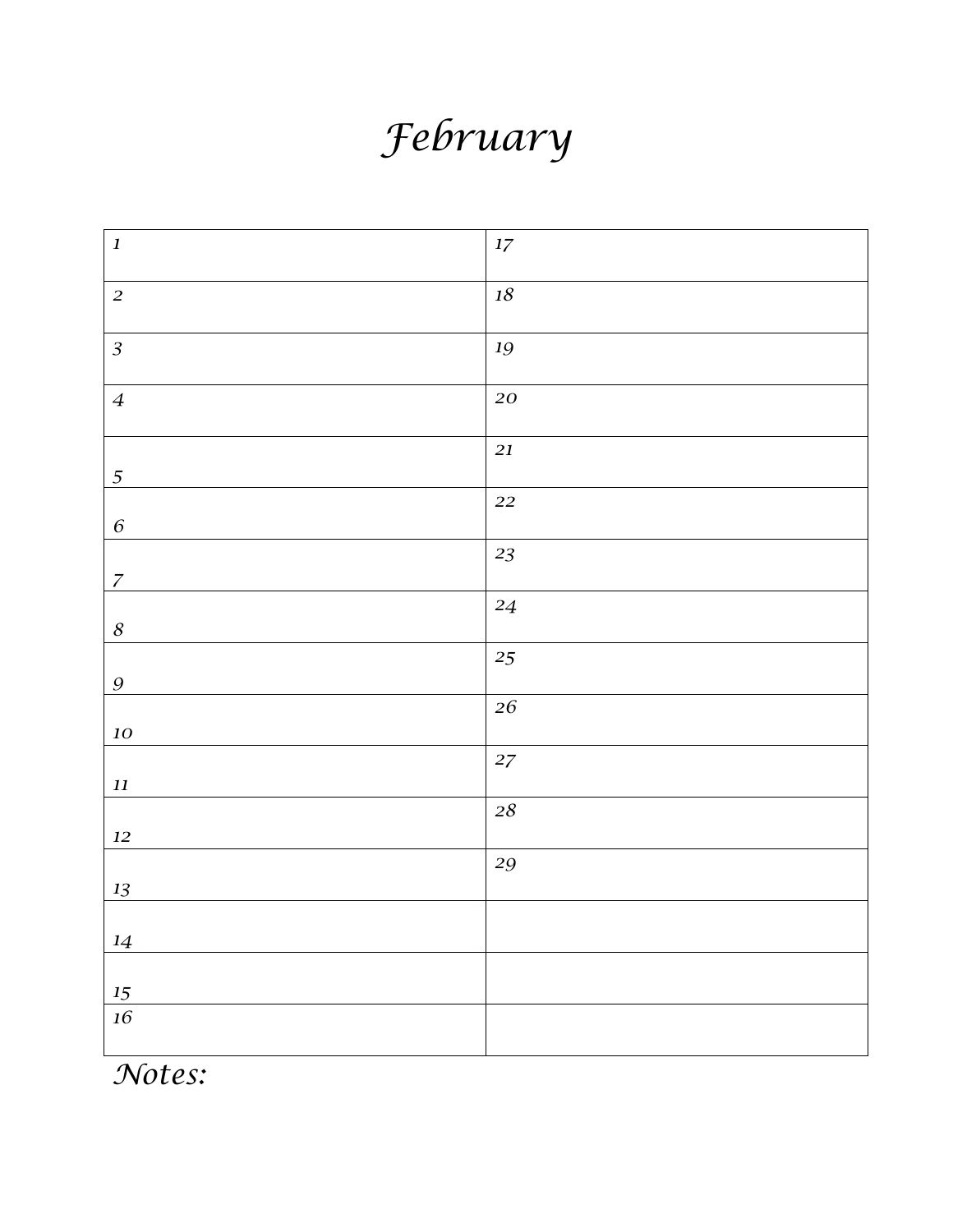#### *March*

| $\boldsymbol{I}$           | $17\,$      |
|----------------------------|-------------|
| $\overline{a}$             | $18\,$      |
| $\overline{3}$             | $19\,$      |
| $\overline{4}$             | ${\bf 20}$  |
|                            | $\sqrt{21}$ |
| $\overline{5}$             | 22          |
| $\boldsymbol{6}$           | 23          |
| $\boldsymbol{z}$           |             |
| $\boldsymbol{\mathcal{S}}$ | $24\,$      |
| $\boldsymbol{9}$           | 25          |
|                            | $\sqrt{26}$ |
| ${\bf\it 10}$              | $27\,$      |
| $\it 11$                   | $28\,$      |
| $12\,$                     | 29          |
| $13\,$                     |             |
| $14\,$                     | 30          |
| $15\,$                     | 31          |
| $16\,$                     |             |
|                            |             |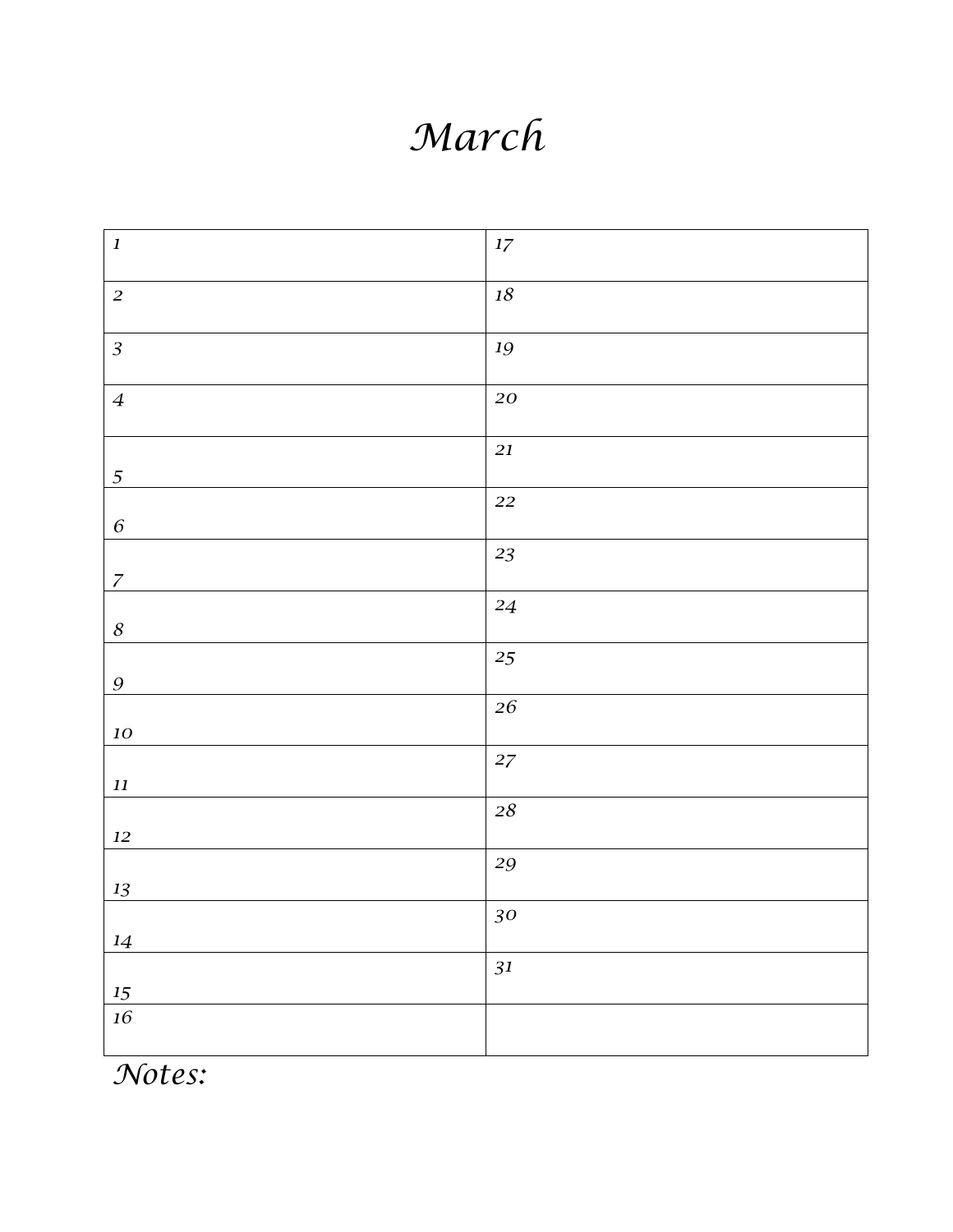*April*

| $\boldsymbol{1}$           | $17\,$      |
|----------------------------|-------------|
| $\overline{a}$             | $18\,$      |
| $\overline{3}$             | $19\,$      |
| $\boldsymbol{4}$           | ${\bf 20}$  |
| $\overline{5}$             | 21          |
| $\boldsymbol{6}$           | ${\bf 22}$  |
| $\boldsymbol{z}$           | $2\sqrt{3}$ |
| $\boldsymbol{\mathcal{S}}$ | $\sqrt{24}$ |
| $\boldsymbol{9}$           | 25          |
| ${\bf\it 10}$              | ${\bf 26}$  |
| $\it 11$                   | $27\,$      |
| $12\,$                     | ${\bf 28}$  |
| $13\,$                     | 29          |
| $14\,$                     | 30          |
| 15                         |             |
| $16\,$                     |             |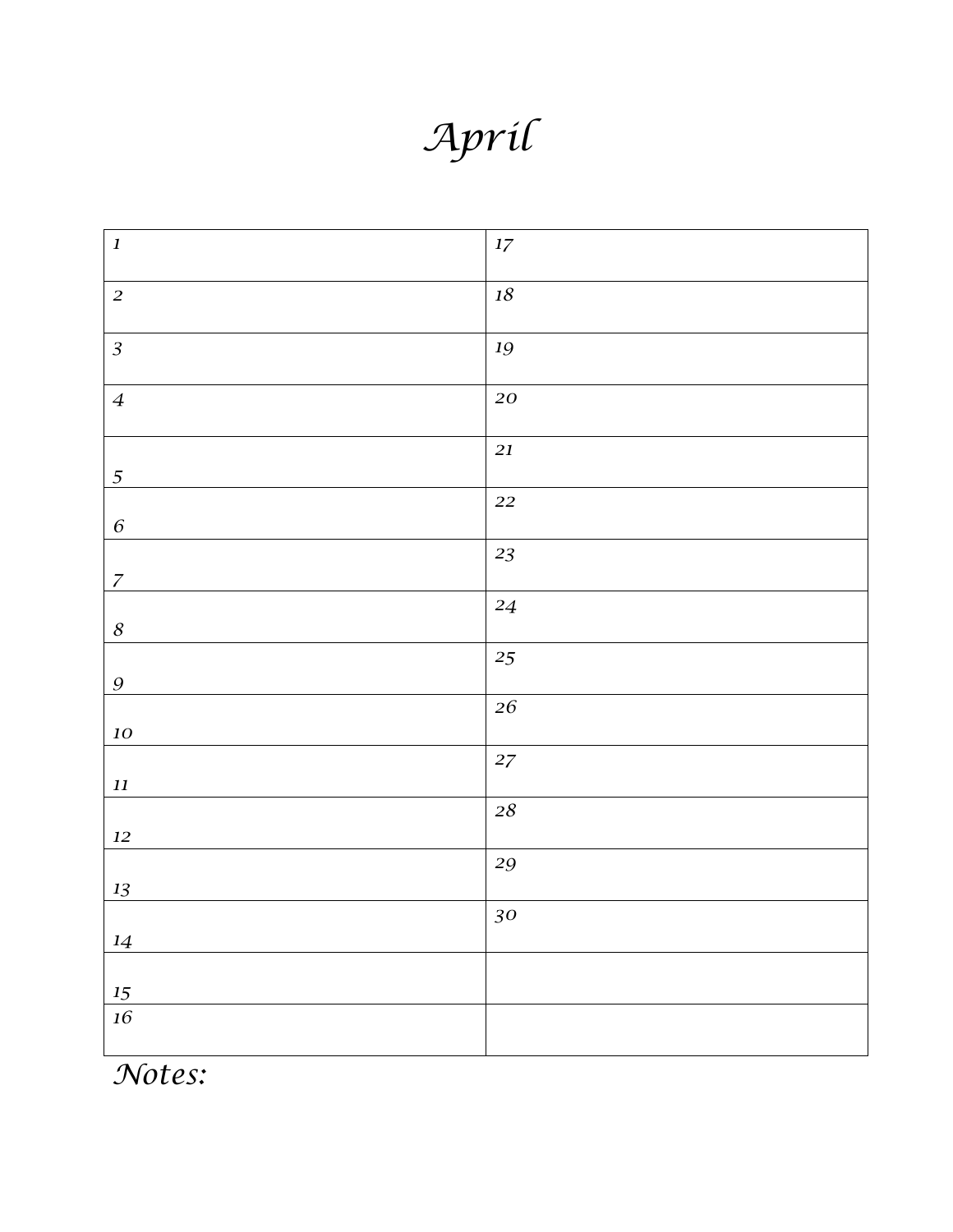*May*

| $\boldsymbol{I}$           | $17\,$      |
|----------------------------|-------------|
| $\overline{a}$             | $18\,$      |
| $\overline{3}$             | 19          |
| $\overline{4}$             | ${\bf 20}$  |
| $\overline{5}$             | 21          |
| $\boldsymbol{6}$           | ${\bf 22}$  |
| $\boldsymbol{7}$           | $2\sqrt{3}$ |
| $\boldsymbol{\mathcal{S}}$ | 24          |
| $\mathfrak{g}$             | 25          |
| $10\,$                     | $\sqrt{26}$ |
| $\it 11$                   | $27\,$      |
| $12\,$                     | ${\bf 28}$  |
| $13\,$                     | 29          |
| 14                         | 30          |
| $15\,$                     | 31          |
| 16                         |             |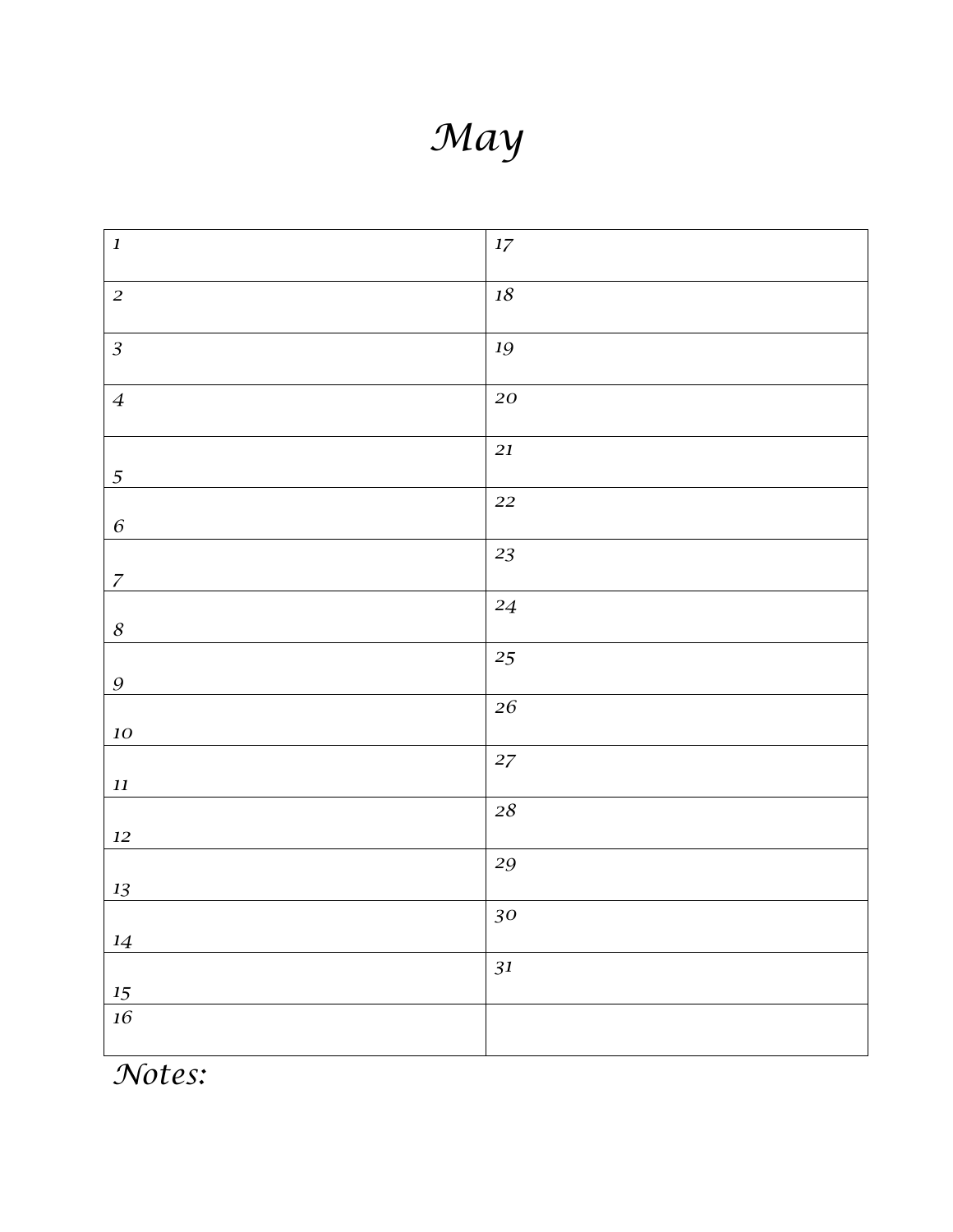#### *June*

| $\boldsymbol{l}$           | $17\,$      |
|----------------------------|-------------|
| $\overline{c}$             | $18\,$      |
| $\overline{3}$             | 19          |
| $\overline{4}$             | ${\bf 20}$  |
| $\overline{5}$             | 21          |
| $\boldsymbol{6}$           | 22          |
| $\overline{z}$             | $2\sqrt{3}$ |
| $\boldsymbol{\mathcal{S}}$ | $\sqrt{24}$ |
| $\boldsymbol{9}$           | $25\,$      |
| $10\,$                     | ${\bf 26}$  |
| $\it 11$                   | $27\,$      |
| $12\,$                     | $28\,$      |
| $13\,$                     | 29          |
| $14\,$                     | 30          |
| $15\,$                     |             |
| $16\,$                     |             |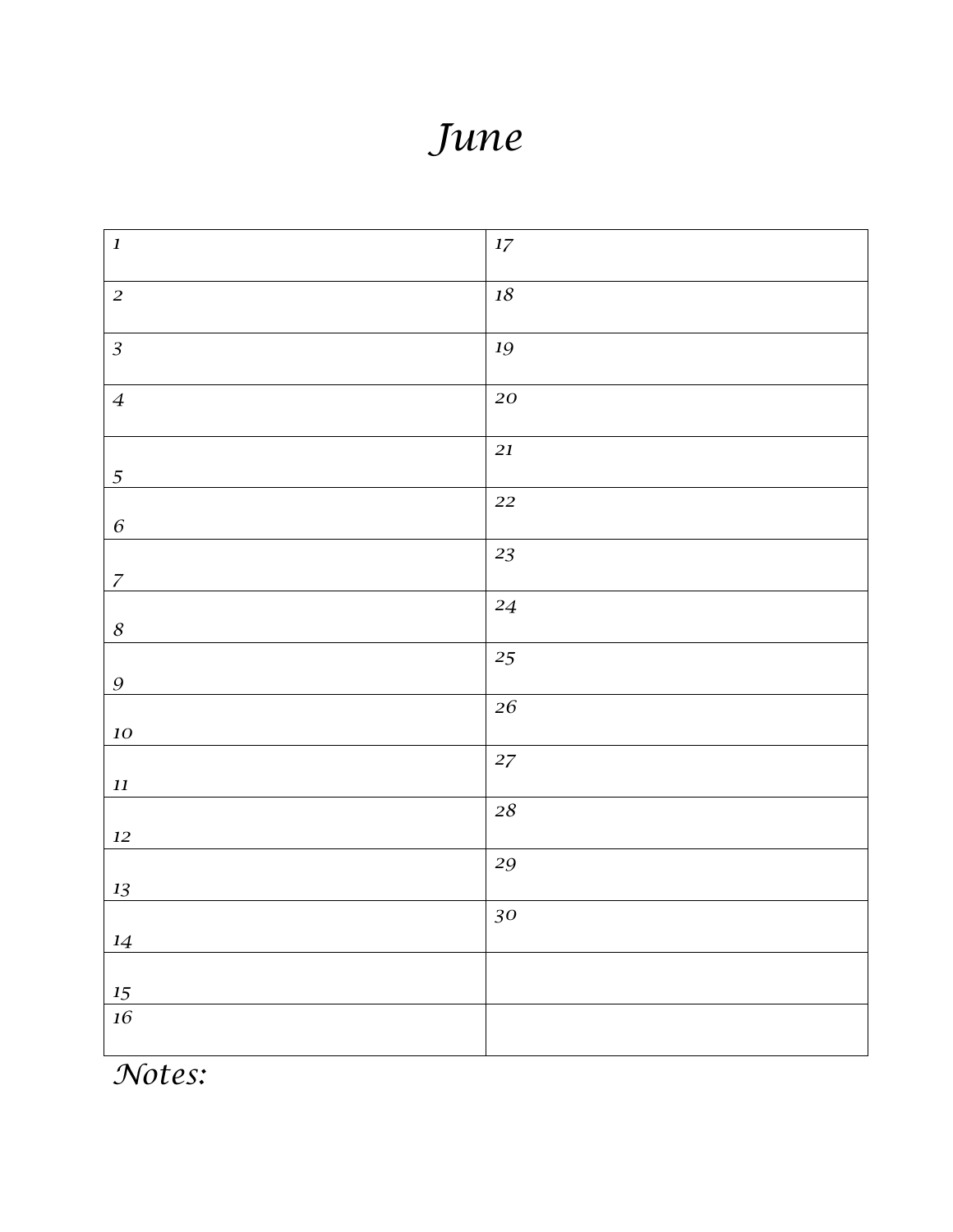*July*

| $\boldsymbol{l}$           | $17\,$      |
|----------------------------|-------------|
| $\overline{a}$             | $18\,$      |
| $\overline{3}$             | 19          |
| $\overline{4}$             | ${\bf 20}$  |
| $\overline{5}$             | $\sqrt{21}$ |
| $\boldsymbol{6}$           | 22          |
| $\overline{z}$             | $2\sqrt{3}$ |
| $\boldsymbol{\mathcal{S}}$ | $\sqrt{24}$ |
| $\boldsymbol{9}$           | $25\,$      |
| $10\,$                     | ${\bf 26}$  |
| $\it 11$                   | $27\,$      |
| $12\,$                     | $28\,$      |
| $13\,$                     | 29          |
| $14\,$                     | 30          |
| $15\,$                     | 31          |
| $16\,$                     |             |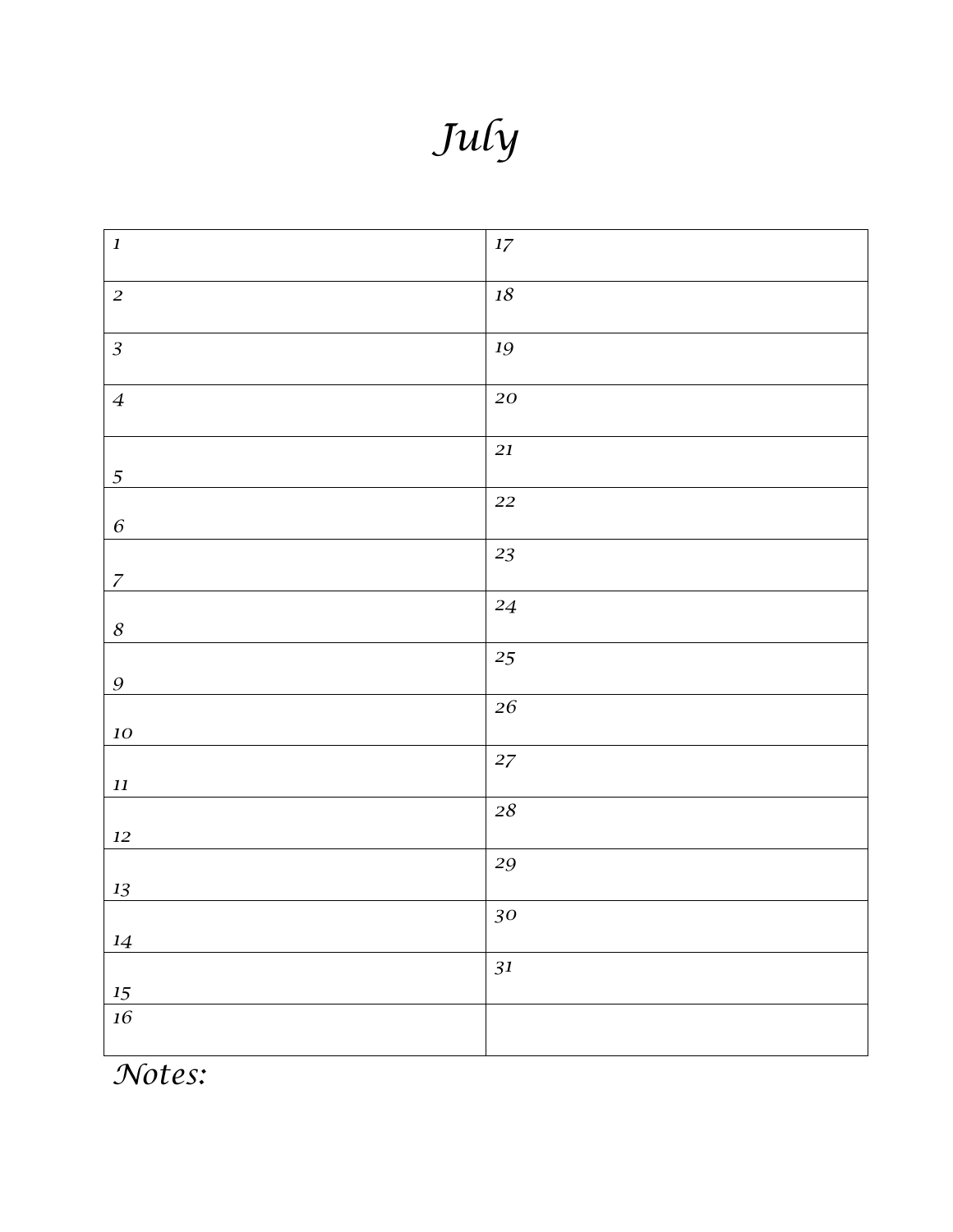#### *August*

| $\boldsymbol{1}$           | $17\,$            |
|----------------------------|-------------------|
| $\overline{c}$             | $18\,$            |
| $\mathfrak{Z}$             | 19                |
| $\boldsymbol{4}$           | 20                |
| $\overline{5}$             | $\sqrt{21}$       |
| $\boldsymbol{6}$           | ${\bf 22}$        |
| $\overline{z}$             | $2\sqrt{3}$       |
| $\boldsymbol{\mathcal{S}}$ | $\sqrt{24}$       |
| $\boldsymbol{9}$           | 25                |
| $10\,$                     | ${\bf 26}$        |
| $\it 11$                   | $27\,$            |
| $12\,$                     | $28\,$            |
| $13\,$                     | $\boldsymbol{29}$ |
| $14\,$                     | 30                |
| $15\,$                     | 31                |
| $16\,$                     |                   |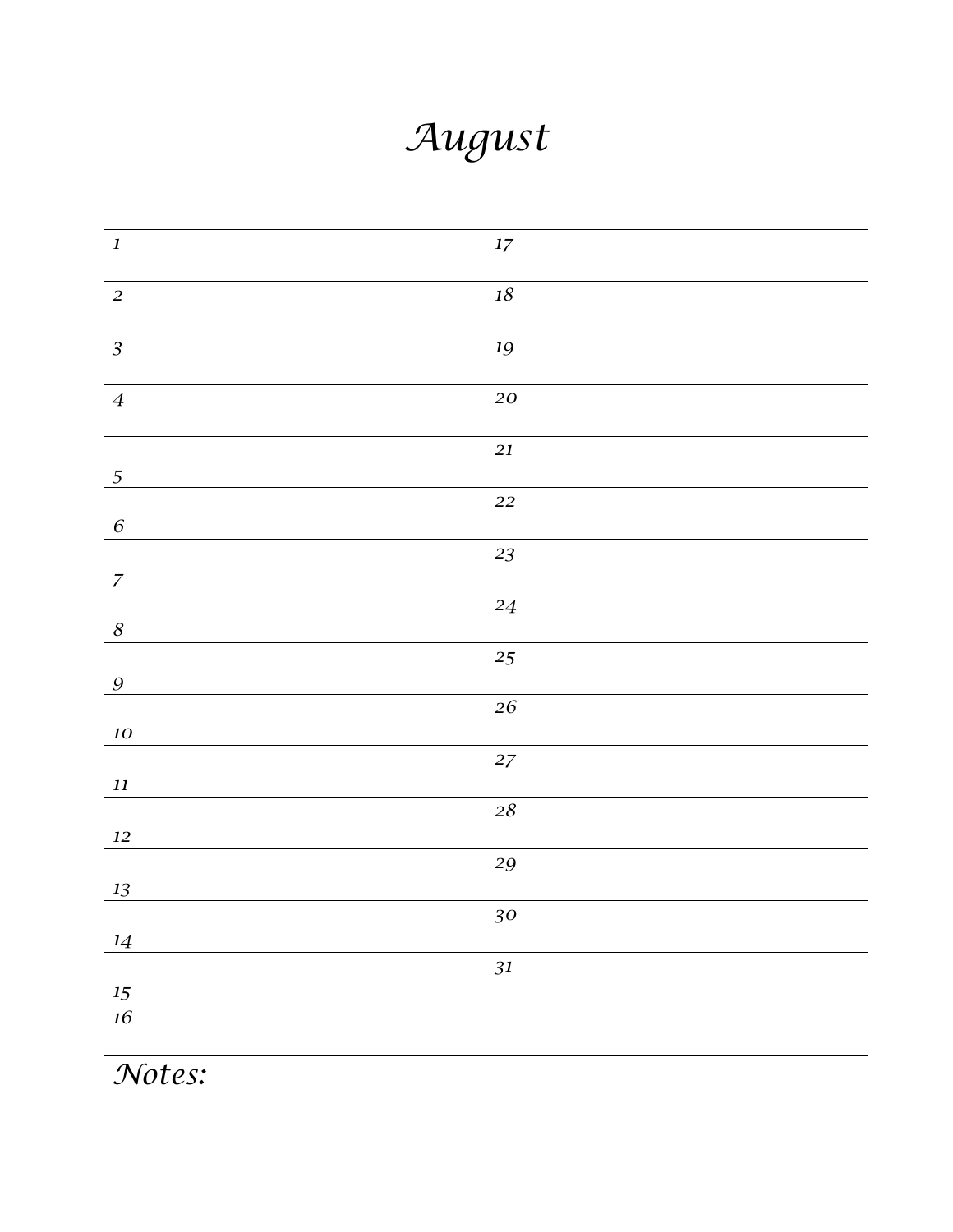## *September*

| $\boldsymbol{1}$           | $17\,$      |
|----------------------------|-------------|
| $\overline{a}$             | $18\,$      |
| $\overline{3}$             | $19\,$      |
| $\boldsymbol{4}$           | ${\bf 20}$  |
| $\overline{5}$             | 21          |
| $\boldsymbol{6}$           | ${\bf 22}$  |
| $\boldsymbol{z}$           | $2\sqrt{3}$ |
| $\boldsymbol{\mathcal{S}}$ | $\sqrt{24}$ |
| $\boldsymbol{9}$           | 25          |
| ${\bf\it 10}$              | ${\bf 26}$  |
| $\it 11$                   | $27\,$      |
| $12\,$                     | ${\bf 28}$  |
| $13\,$                     | 29          |
| $14\,$                     | 30          |
| 15                         |             |
| $16\,$                     |             |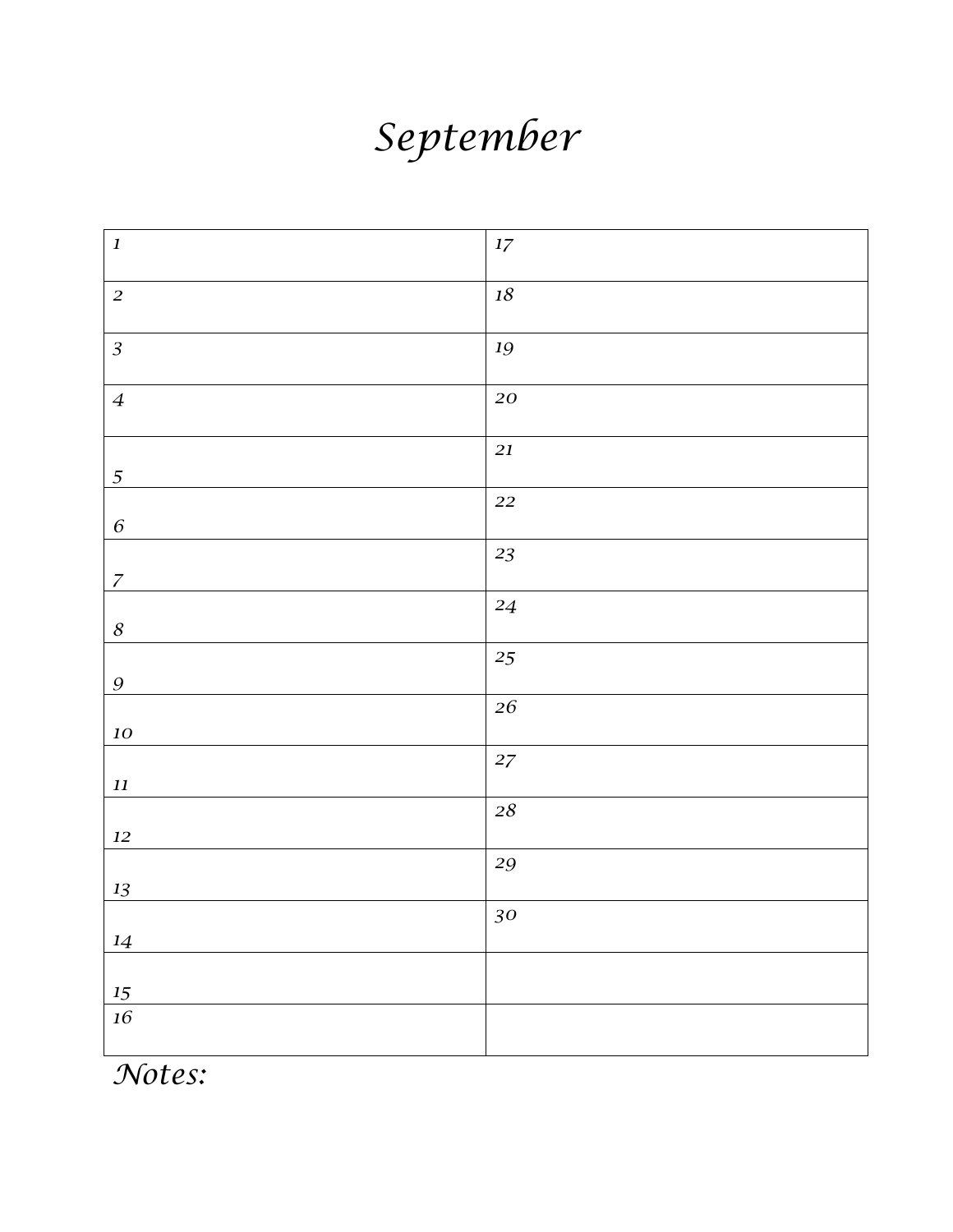#### *October*

| $\boldsymbol{l}$           | $17\,$      |
|----------------------------|-------------|
| $\overline{a}$             | $18\,$      |
| $\overline{3}$             | 19          |
| $\overline{4}$             | ${\bf 20}$  |
| $\overline{5}$             | $\sqrt{21}$ |
| $\boldsymbol{6}$           | 22          |
| $\overline{z}$             | $2\sqrt{3}$ |
| $\boldsymbol{\mathcal{S}}$ | $\sqrt{24}$ |
| $\boldsymbol{9}$           | $25\,$      |
| $10\,$                     | ${\bf 26}$  |
| $\it 11$                   | $27\,$      |
| $12\,$                     | $28\,$      |
| $13\,$                     | 29          |
| $14\,$                     | 30          |
| $15\,$                     | 31          |
| $16\,$                     |             |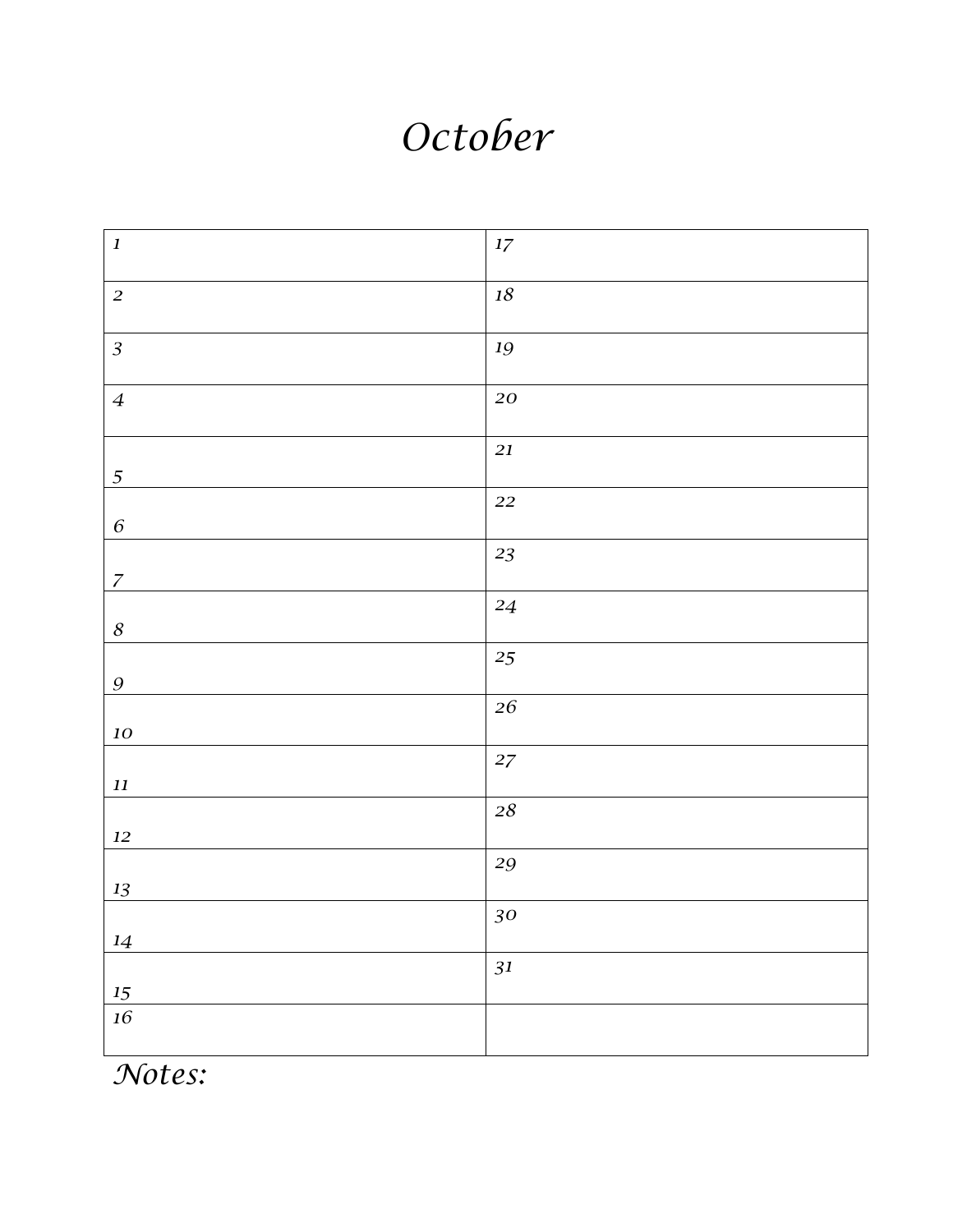### *November*

| $\boldsymbol{I}$           | $17\,$            |
|----------------------------|-------------------|
|                            |                   |
| $\overline{a}$             | $18\,$            |
|                            |                   |
| $\overline{3}$             | $19\,$            |
|                            |                   |
| $\overline{4}$             | ${\bf 20}$        |
|                            | $21\,$            |
|                            |                   |
| $\overline{5}$             |                   |
|                            | 22                |
| $\boldsymbol{6}$           |                   |
|                            | 23                |
| $\boldsymbol{7}$           |                   |
|                            |                   |
|                            | $\sqrt{24}$       |
| $\boldsymbol{\mathcal{S}}$ |                   |
|                            | 25                |
|                            |                   |
| $\boldsymbol{9}$           |                   |
|                            | $\sqrt{26}$       |
| ${\bf\it 10}$              |                   |
|                            |                   |
|                            | $27\,$            |
| $\it 11$                   |                   |
|                            | $2\sqrt{8}$       |
|                            |                   |
| $12\,$                     |                   |
|                            | $\boldsymbol{29}$ |
|                            |                   |
| $13\,$                     |                   |
|                            | $30\,$            |
| $14\,$                     |                   |
|                            |                   |
|                            |                   |
| $15\,$                     |                   |
| $16\,$                     |                   |
|                            |                   |
|                            |                   |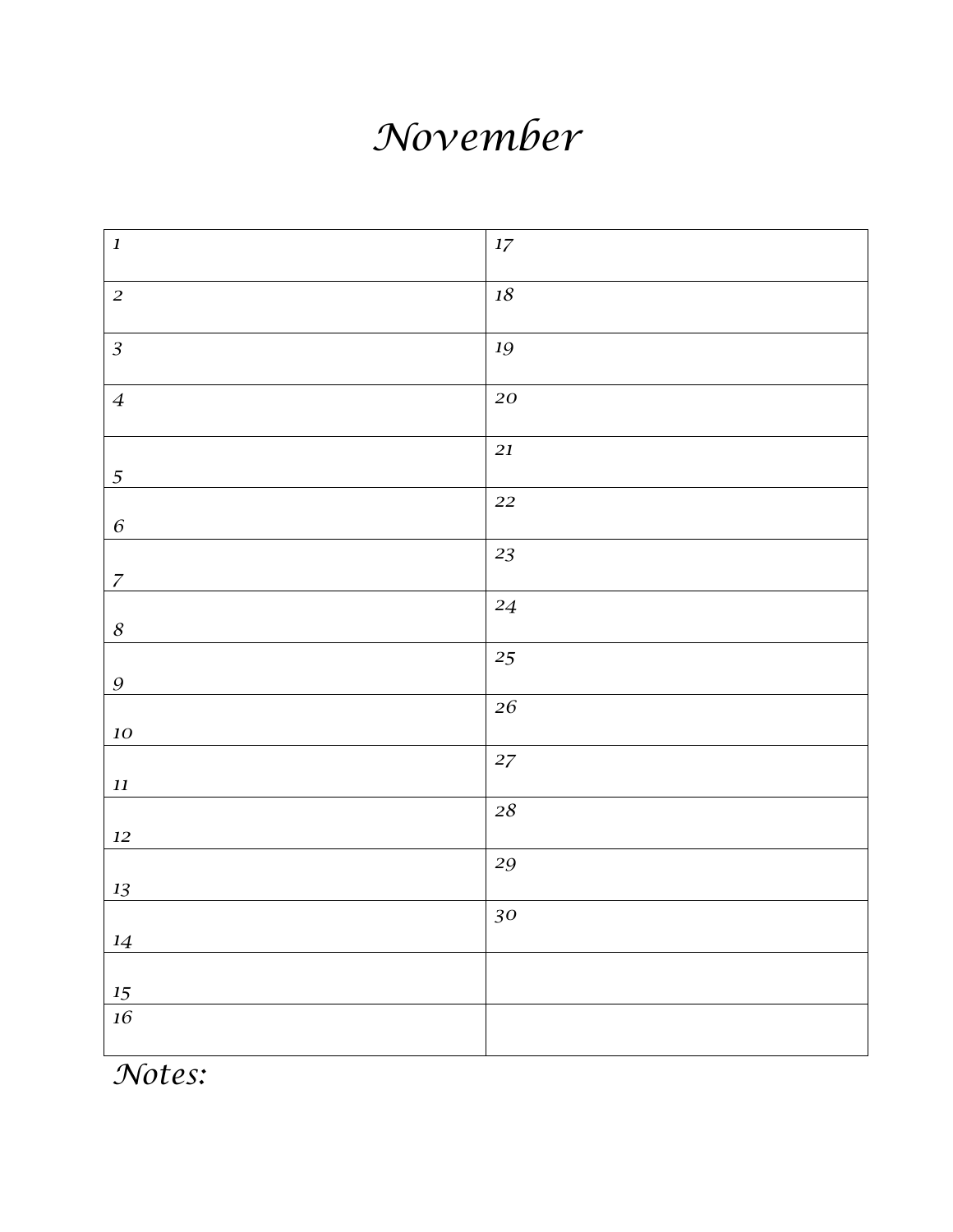#### *December*

| $\boldsymbol{I}$           | $17\,$          |
|----------------------------|-----------------|
| $\overline{a}$             | $18\,$          |
|                            |                 |
| $\overline{3}$             | 19              |
| $\overline{4}$             | ${\bf 20}$      |
|                            |                 |
| $\overline{5}$             | 21              |
|                            |                 |
| $\boldsymbol{6}$           | 22              |
|                            | $2\sqrt{3}$     |
| $\boldsymbol{7}$           |                 |
|                            | $24\phantom{.}$ |
| $\boldsymbol{\mathcal{S}}$ |                 |
|                            | 25              |
| $\boldsymbol{g}$           |                 |
|                            | ${\bf 26}$      |
| ${\bf\it 10}$              |                 |
|                            | $27\,$          |
| $\it 11$                   |                 |
|                            | $28\,$          |
| $12\,$                     |                 |
|                            | 29              |
| $13\,$                     |                 |
|                            | 30              |
| 14                         |                 |
|                            | 31              |
| $15\,$                     |                 |
| $16\,$                     |                 |
|                            |                 |